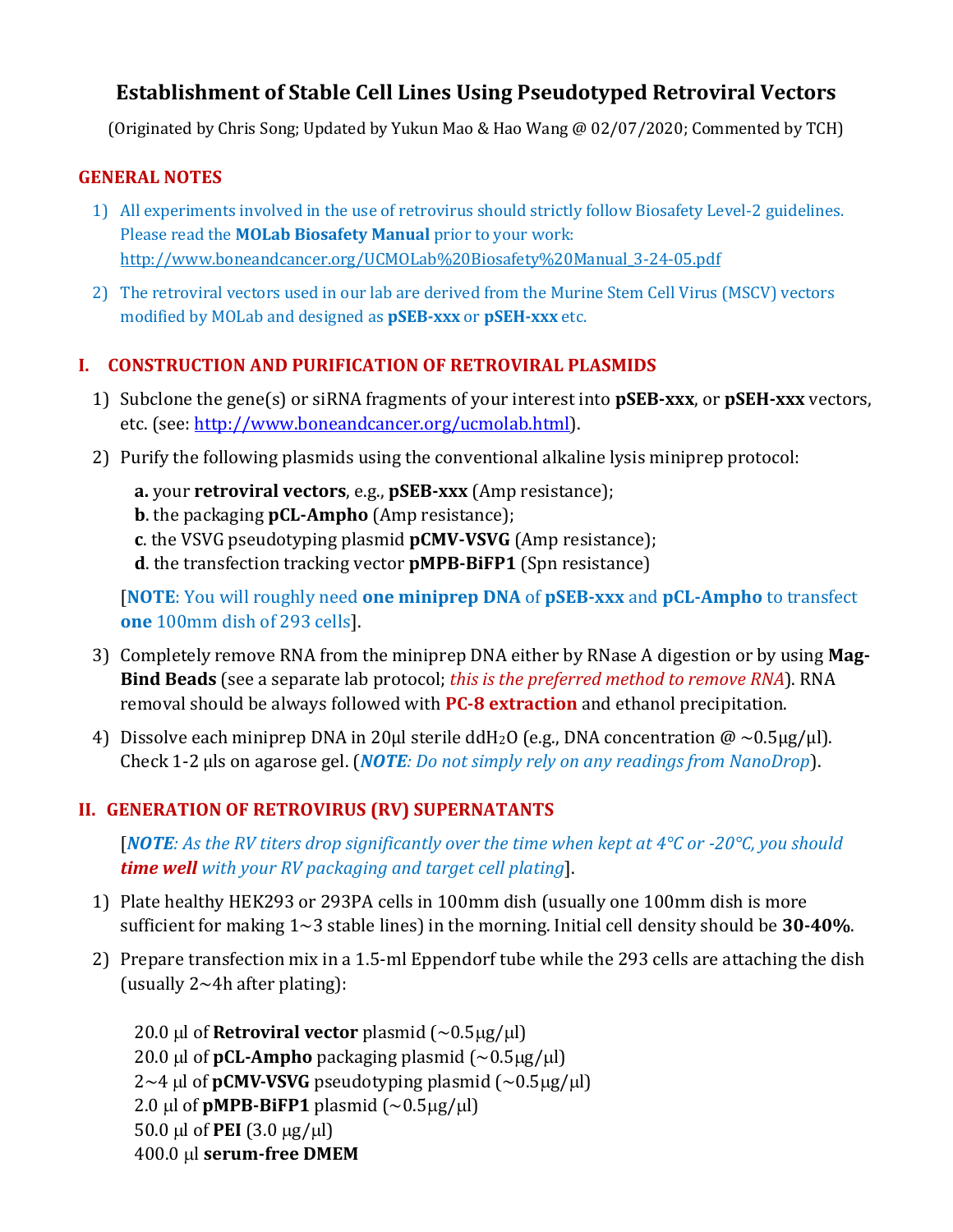Mix well and incubate for 5-10min at room temperature in the hood

- 3) Carefully but quickly remove complete DMEM from the dish plated with 293 cells [*Optional: wash cells carefully with 3ml serum-free DMEM*]. Then add 5ml **serum-free DMEM**.
- 4) Add the DNA-PEI mix carefully, and gently shake the dish to mix the medium well.
- 5) At **2-4** hours after adding the DNA-PEI mix, aspirate medium out; add 10 ml **complete DMEM** medium (*NOTE: If there are too many floaters, do not change the medium. Instead, just add 10ml complete DMEM; change the medium next morning*.)
- 6) At 16h~24h after transfection, check GFP signal under a fluorescence microscope. The GFP+ cells should be >50%, otherwise your transfection efficiency is too low and should consider set up a new/backup transfection.
- 7) Collect the retrovirus supernatant at **36h, 48h,** and **60h** [*NOTE: you may collect up to 72h*] (store them at  $4^{\circ}$ C). The total volume of the pooled retrovirus supernatant should be  $\sim$ 30ml.
- 8) Remove cell debris by low speed centrifugation for 5 min at room temperature.
- 9) Filter the pooled retrovirus supernatant through **0.45µm PES syringe filters**. The filtered RV supernatant is ready to infect your target cells for making stable lines (see below).

## **III. ESTABLISHMENT OF STABLE CELL LINES USING RETROVIRUS**

1) Plate your **target cells** in a **T-25 cell culture flask** at subconfluency (i.e., ~30%) **2-6h prior to** your **last collection** of RV supernatant.

[*NOTE: Do not seed your target cells at high density as you want to maximize the # RV/cell to achieve a high expression level; also, RV integration needs cell division*].

- 2) Prepare **Polybrene**-containing retrovirus supernatant by adding 150-200µl of 2mg/ml Polybrene (from Sigma-Aldrich) to ~30ml RV supernatant.
- 3) Aspirate the culture medium out of the **T-25 flask** of your target cells, and add **10-15 ml** of the filtered **Polybrene**-containing retrovirus supernatant. Return the **T-25 flask** to the 37°C CO<sup>2</sup> incubator.
- 4) At **6~8h** (or overnight) after the infection, aspirate the RV-containing medium and add 10ml complete DMEM to the **T-25 flask**. Incubate at 37°C CO<sup>2</sup> for additional 12-24h.
- 5) [*Optional: you can do another round of infection by removing the complete DMEM, and add 10- 15ml Polybrene-containing RV supernatant. Return the cells to the 37°C CO<sup>2</sup> incubator for 4-6h*]
- 6) At ~36h after the RV infection, replate the infected cells to a 100mm cell culture dish, and start the antibiotic selection by consulting with the following website for drug concentrations: *[http://www.boneandcancer.org/MOLab%20protocols%20since%2011-2005/E22%20Antibiotics%20Selection%20Table\\_02-02-06.htm](http://www.boneandcancer.org/MOLab%20protocols%20since%2011-2005/E22%20Antibiotics%20Selection%20Table_02-02-06.htm)*

[*NOTE: If your drug selection leads to >70% cell death, it usually indicates either your RV titer is too low, or your target cells are difficult to be infected. In either case, you should consider doing another round of RV packaging/infection, and see you can get a better luck*].

7) In most cases, **one round selection** should be sufficient for **BSD**-selected stable lines while 1- 2 rounds of selection may be required for hygromycin, G418, puromycin or zeocin-selected stable lines.